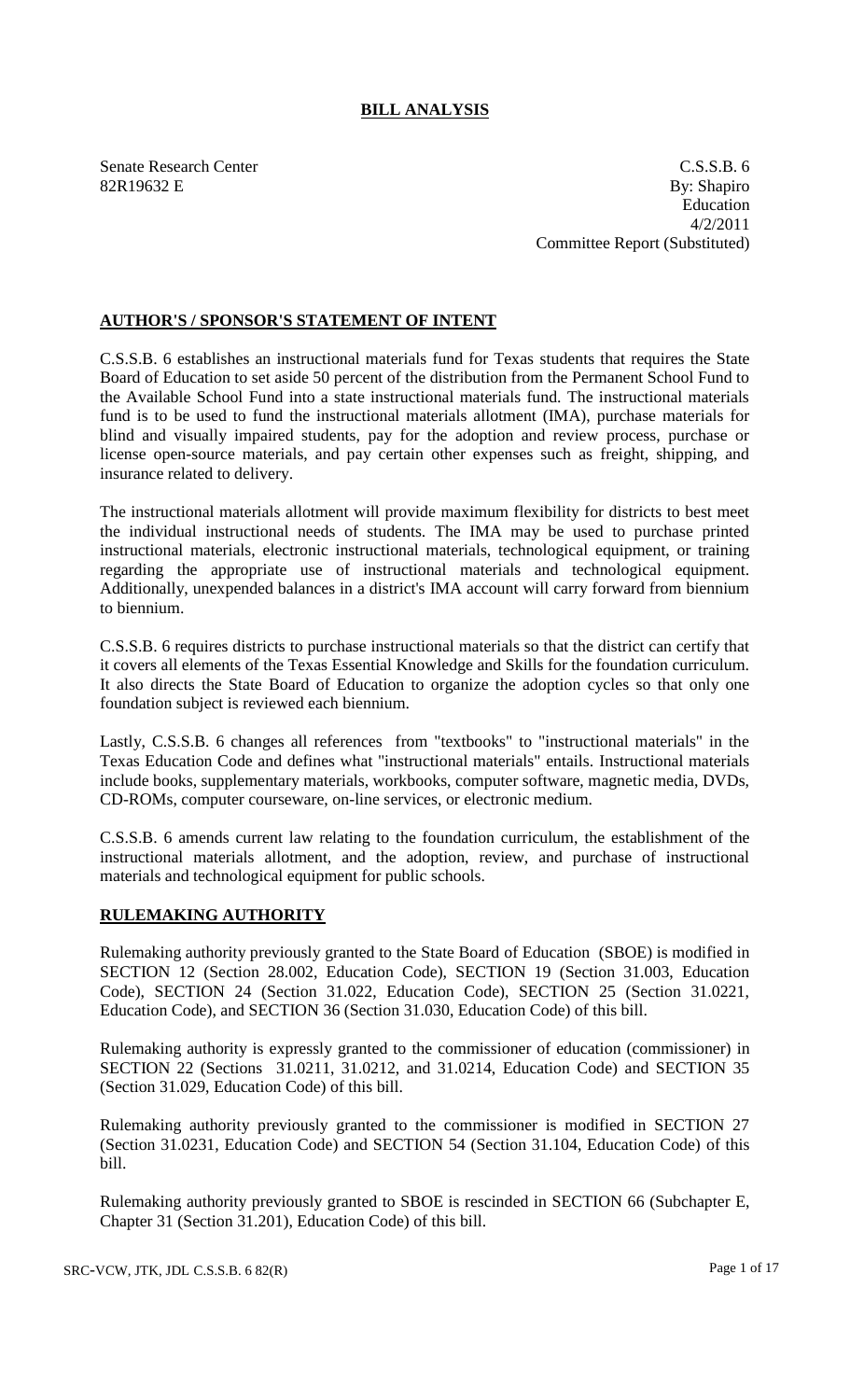### **SECTION BY SECTION ANALYSIS**

SECTION 1. Amends Section 7.055(b)(28), Education Code, to replace a reference to textbooks with instructional materials.

SECTION 2. Amends Section 7.056(f), Education Code, to authorize a school district or campus that is required to develop and implement a student achievement improvement plan under Section 39.102 (Interventions and Sanctions for Districts) or 39.103 (Interventions and Sanctions for Campuses) to receive an exemption or waiver under this section from any law or rule other than certain items, including selection of instructional materials, rather than textbook selection, under Chapter 31.

SECTION 3. Amends Section 7.102(c)(23), Education Code, to make a conforming change.

SECTION 4. Amends Sections 7.108(a) and (c), Education Code, as follows:

(a) Makes conforming changes.

(c) Defines "instructional material." Deletes existing definition of "textbook." Makes a nonsubstantive change.

SECTION 5. Amends the heading to Section 7.112, Education Code, to read as follows:

Sec. 7.112. REPRESENTATION OF PUBLISHER OF INSTRUCTIONAL MATERIALS BY FORMER MEMBER OF BOARD.

SECTION 6. Amends Section 7.112(a), Education Code, as follows:

(a) Prohibits a former member of the State Board of Education (SBOE) who is employed by or otherwise receives compensation from a publisher of instructional materials, rather than a textbook publisher, before the second anniversary of the date on which the person last served as a member of SBOE, from performing certain actions. Makes conforming changes.

SECTION 7. Amends Section 7.112(c)(2), Education Code, to define "instructional materials." Deletes existing definition of "textbook."

SECTION 8. Amends Section 11.158(b), Education Code, to prohibit the board of trustees of a school district from charging fees for certain items, including instructional materials, rather than textbooks, workbooks, laboratory supplies, or other supplies necessary for participation in any instructional course except as authorized under this code, and library materials, rather than library books required to be used for any educational course or program, other than fines for lost, damaged, or overdue materials.

SECTION 9. Amends Section 11.164(a), Education Code, to prohibit a classroom teacher from being required to prepare any written information other than certain reports and information, including a report on instructional materials, rather than a textbook report.

SECTION 10. Amends Section 19.007(e), Education Code, to make a conforming change.

SECTION 11. Amends Sections 26.006(a) and (c), Education Code, as follows:

(a) Makes a conforming change.

(c) Makes conforming changes. Defines "instructional material." Deletes existing definition of "textbook."

SECTION 12. Amends Sections 28.002(a), (c), (h), and (n), Education Code, as follows: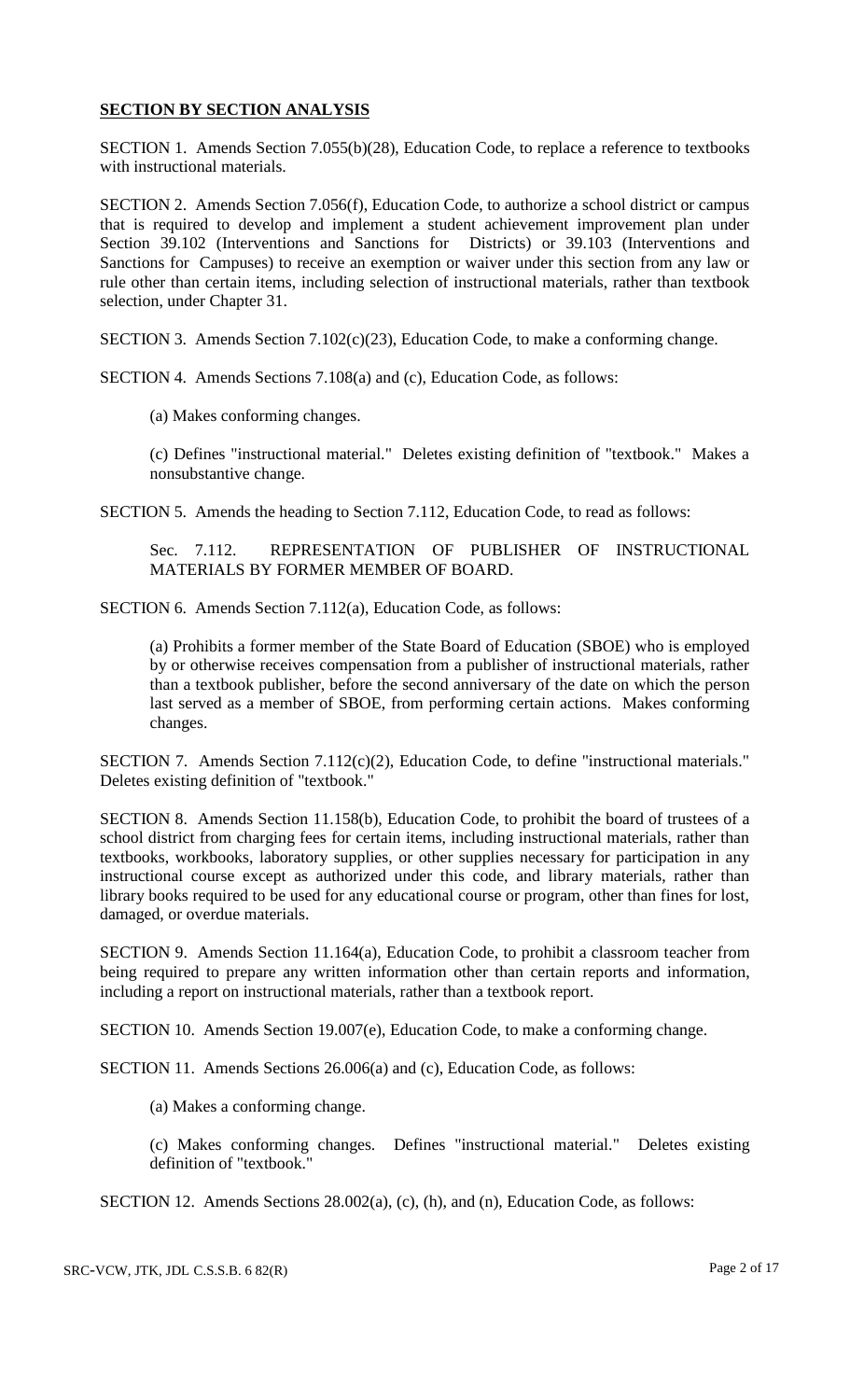(a) Requires each school district that offers kindergarten through grade 12 to offer, as a required curriculum, certain subject areas, including economics, with emphasis on the free enterprise system and its benefits, as a part of the foundation curriculum, rather than as a part of the enrichment curriculum. Makes nonsubstantive changes.

(c) and (h) Makes a conforming change.

(n) Authorizes SBOE by rule to develop and implement a plan designed to incorporate foundation curriculum requirements into the career and technology education curriculum under Subsection  $(a)(2)(E)$  (relating to career and technology education), rather than Subsection  $(a)(2)(F)$ .

SECTION 13. Amends Sections 28.0022(a) and (d), Education Code, to make conforming changes.

SECTION 14. Amends Section 28.003(b), Education Code, to redefine "educational program."

SECTION 15. Amends Section 28.011(c), Education Code, to make a conforming change.

SECTION 16. Amends the heading to Chapter 31, Education Code, to read as follows:

#### CHAPTER 31. INSTRUCTIONAL MATERIALS

SECTION 17. Amends Section 31.001, Education Code, as follows:

Sec. 31.001. New heading: FREE INSTRUCTIONAL MATERIALS. Requires that instructional materials, rather than textbooks, selected for use in the public schools be furnished without cost to the students attending those schools. Prohibits a school district, except as provided by Section 31.104(d), from charging a student for instructional material or technological equipment purchased by the district with the district's instructional materials allotment.

SECTION 18. Amends Sections 31.002(1), (1-a), (2), and (4), Education Code, as follows:

(1) Deletes existing definition of "electronic textbook." Defines "instructional material."

(1-a) Deletes existing definition of "open-source textbook." Defines "open source instructional material."

(2) Redefines "publisher."

(4) Redefines "technological equipment."

SECTION 19. Amends Subchapter A, Chapter 31, Education Code, by amending Sections 31.003 and 31.004 and adding Section 31.005, as follows:

Sec. 31.003. RULES. Authorizes SBOE to adopt rules, consistent with this chapter, for the adoption, requisition, distribution, care, use, and disposal of instructional materials, rather than textbooks.

Sec. 31.004. New heading: CERTIFICATION OF PROVISION OF INSTRUCTIONAL MATERIALS. Requires each school district and open-enrollment charter school to annually certify to SBOE and the commissioner of education (commissioner) that, for each subject in the required curriculum under Section 28.002 (Required Curriculum), and each grade level, the district provides each student with instructional materials that cover all elements of the essential knowledge and skills adopted by SBOE for that subject and grade level. Makes a conforming change.

Sec. 31.005. FUNDING FOR OPEN-ENROLLMENT CHARTER SCHOOLS. Provides that an open-enrollment charter school is entitled to to the instructional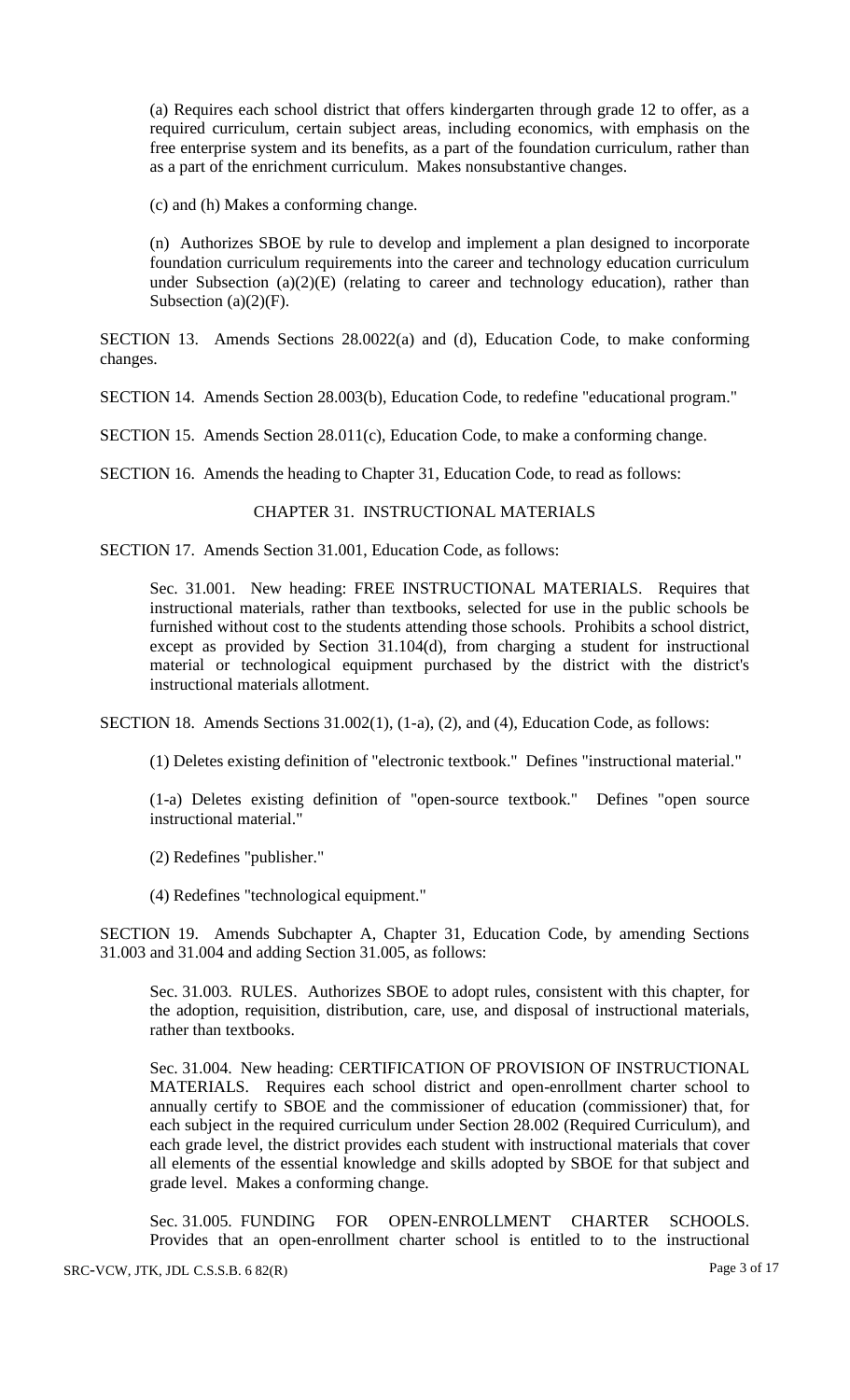materials allotment under this chapter and is subject to this chapter as if the school were a school district.

SECTION 20. Amends the heading to Section 31.021, Education Code, to read as follows:

Sec. 31.021. STATE INSTRUCTIONAL MATERIALS FUND.

SECTION 21. Amends Section 31.021, Education Code, by amending Subsections (a) and (d) and adding Subsection (c), as follows:

(a) Provides that the state instructional materials fund, rather than the state textbook fund, consists of:

(1) an amount set aside by SBOE from the available school fund, in accordance with Section 43.001(d); and

(2) all amounts lawfully paid into the fund from any other source. Deletes existing text providing that all funds accruing from the state's sale of disused textbooks is a part of the state textbook fund. Makes a nonsubstantive change.

(c) Requires that money in the state instructional materials fund be used to:

(1) fund the instructional materials allotment, as provided by Section 31.0211;

(2) purchase special instructional materials for the education of blind and visually impaired students in public schools;

(3) pay the expenses associated with the instructional materials adoption and review process under this chapter;

(4) pay the expenses associated with the purchase or licensing of open-source instructional material, to the extent authorized by the General Appropriations Act; and

(5) pay the expenses associated with the purchase of instructional material, including freight, shipping, and insurance expenses.

(d) Makes a conforming change.

SECTION 22. Amends Subchapter B, Chapter 31, Education Code, by adding Sections 31.0211, 31.0212, 31.0213, and 31.0214, as follows:

Sec. 31.0211. INSTRUCTIONAL MATERIALS ALLOTMENT. (a) Entitles a school district to an annual allotment from the state instructional materials fund for each student enrolled in the district on a date during the preceding school year specified by the commissioner. Requires the commissioner to determine the amount of the allotment per student each year on the basis of the amount of money available in the state instructional materials fund to fund the allotment. Requires that an allotment under this section be transferred from the state instructional materials fund to the credit of the district's instructional materials account as provided by Section 31.0212.

(b) Entitles a juvenile justice alternative education program under Section 37.011 (Juvenile Justice Alternate Education Program) to an allotment from the state instructional materials fund in an amount determined by the commissioner. Requires the program to use the allotment to purchase items listed in Subsection (c) for students enrolled in the program. Provides that the commissioner's determination under this subsection is final and may not be appealed.

(c) Authorizes that funds allotted under this section, subject to Subsection (d), be used to: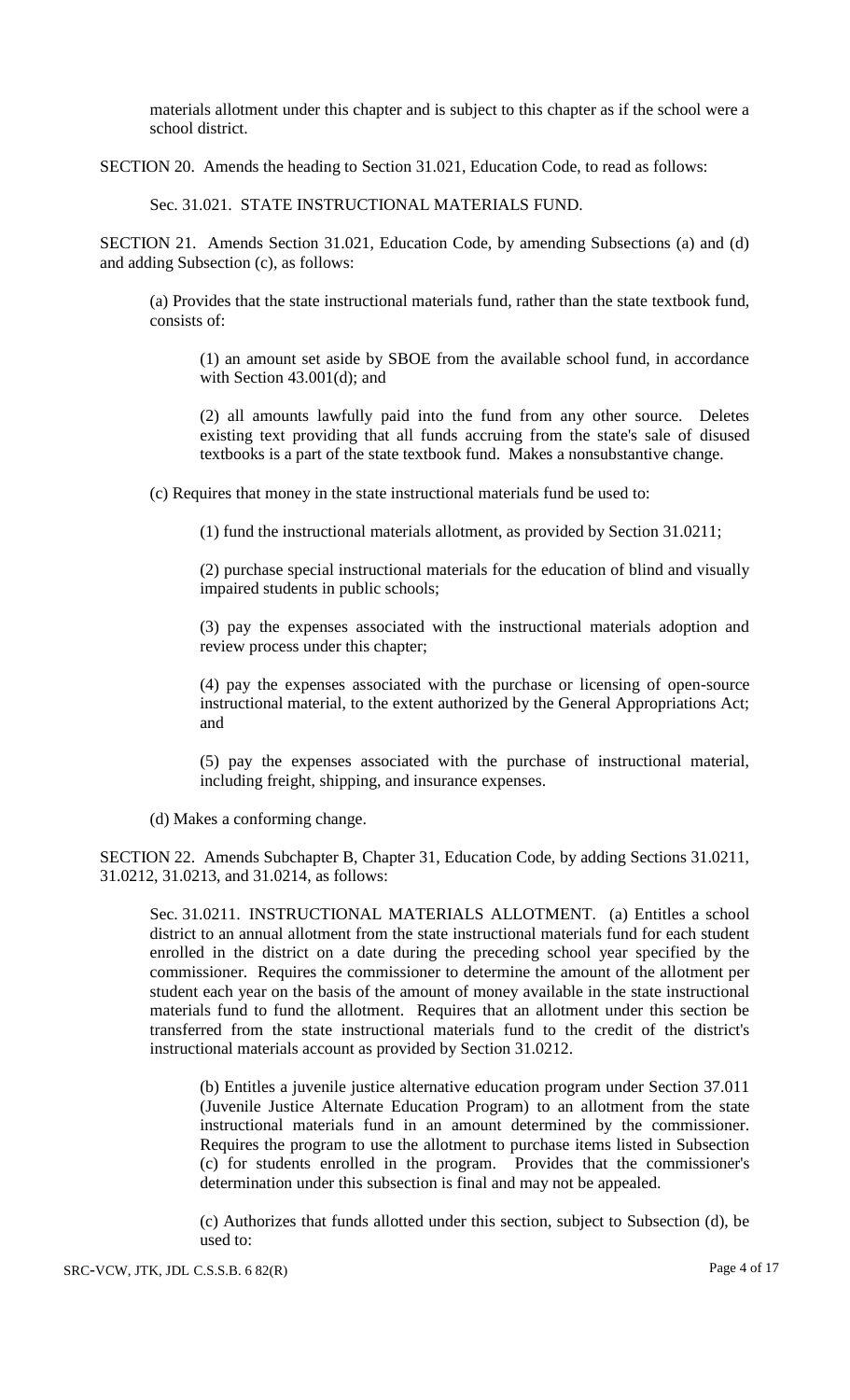(1) purchase:

(A) materials on the list adopted by the commissioner, as provided by Section 31.0231;

(B) instructional materials, regardless of whether the instructional materials are on the conforming or nonconforming list, as provided by Section 31.024;

(C) consumable instructional materials, including workbooks;

(D) instructional materials for use in bilingual education classes, as provided by Section 31.029;

(E) supplemental instructional materials, as provided by Section 31.035;

(F) state-developed open-source instructional materials, as provided by Subchapter B-1;

(G) instructional materials and technological equipment under any continuing contracts of the district in effect on September 1, 2011; and

(H) technological equipment necessary to support the use of materials included on the list adopted by the commissioner under Section 31.0231 or any instructional materials purchased with an allotment under this section; and

(2) pay for training educational personnel directly involved in student learning in the appropriate use of instructional materials and for providing for access to technological equipment for instructional use.

(d) Requires a school district, each year, to use the district's allotment under this section to purchase, in the following order:

(1) instructional materials necessary to permit the district to certify that the district has instructional materials that cover all elements of the essential knowledge and skills of the required curriculum for each grade level as required by Section 28.002; and

(2) any other instructional materials or technological equipment as determined by the district.

(e) Authorizes a school district, not later than May 31 of each school year, to request that the commissioner adjust the number of students for which the district is entitled to receive an allotment under Subsection (a) on the grounds that the number of students attending school in the district will increase or decrease during the school year for which the allotment is provided. Authorizes the commissioner to also adjust the number of students for which a district is entitled to receive an allotment, without a request by the district, if the commissioner determines a different number of students is a more accurate reflection of students who will be attending school in the district. Provides that the commissioner's determination under this subsection is final.

(f) Authorizes the commissioner to adopt rules as necessary to implement this section.

Sec. 31.0212. INSTRUCTIONAL MATERIALS ACCOUNT. (a) Requires the commissioner to maintain an instructional materials account for each school district.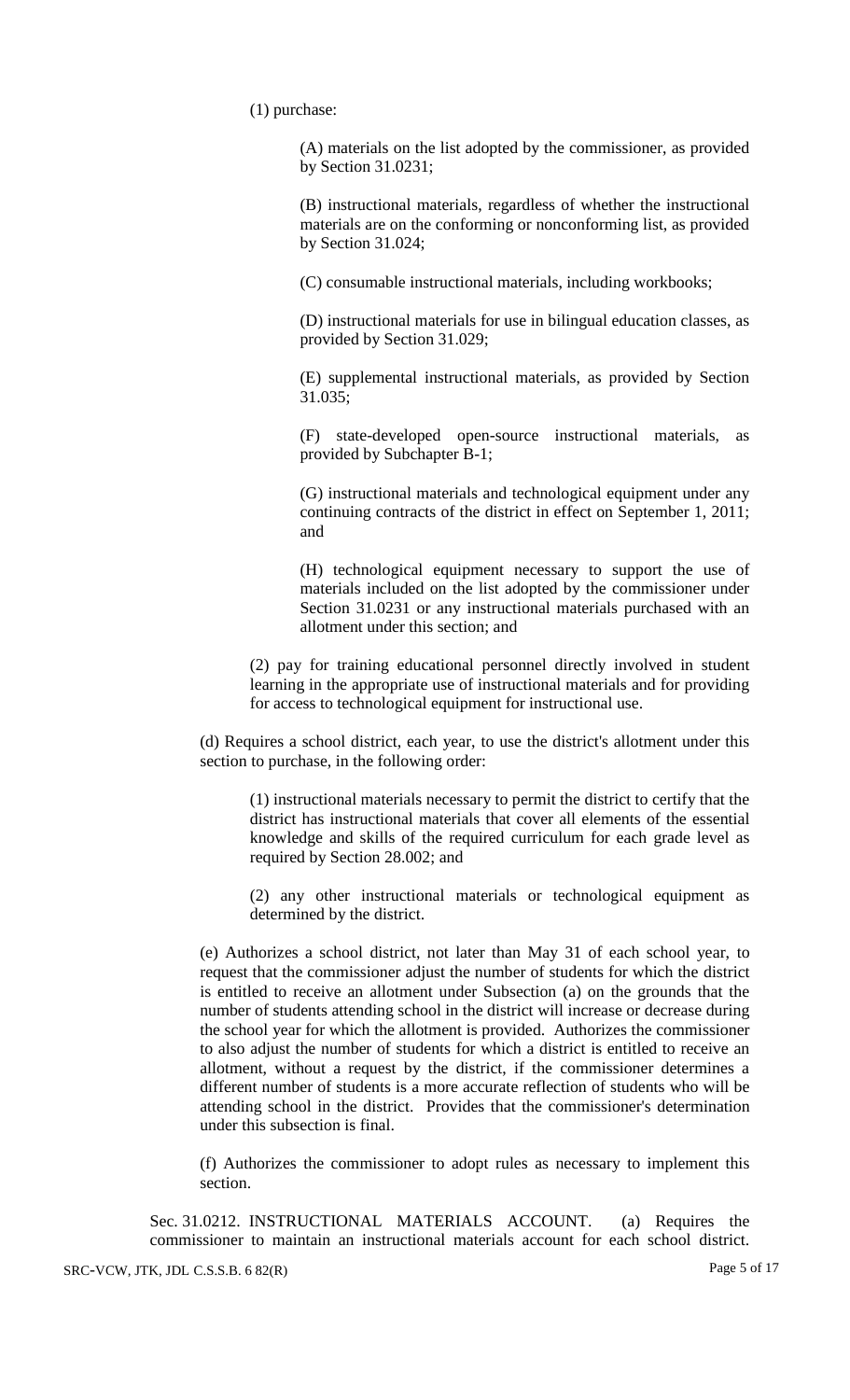Requires the commissioner, each school year, to deposit in the account for each district the amount of the district's instructional materials allotment under Section 31.0211.

(b) Requires the commissioner to pay the cost of instructional materials requisitioned by a school district under Section 31.103 using funds from the district's instructional materials account.

(c) Authorizes a school district to also use funds in the district's account to purchase electronic instructional materials or technological equipment. Requires the district to submit to the commissioner a request for funds for this purpose from the district's account. Requires the commissioner to adopt rules regarding the documentation a school district must submit to receive funds under this subsection.

(d) Provides that money deposited in a school district's instructional materials account during each state fiscal biennium remains in the account and available for use by the district for the entire biennium. Authorizes a district with unused money in the district's account, at the end of each biennium, to carry forward any remaining balance to the next biennium.

(e) Authorizes the commissioner to adopt rules as necessary to implement this section.

Sec. 31.0213. CERTIFICATION OF USE OF INSTRUCTIONAL MATERIALS ALLOTMENT. Requires each school district to annually certify to the commissioner that the district's instructional materials allotment has been used only for expenses allowed by Section 31.0211.

Sec. 31.0214. ADJUSTMENT FOR HIGH ENROLLMENT GROWTH DISTRICTS. (a) Requires the commissioner, each year, to adjust the instructional materials allotment of school districts experiencing high enrollment growth. Requires the commissioner to establish a procedure for determining high enrollment growth districts eligible to receive an adjustment under this section and the amount of the instructional materials allotment those districts will receive.

(b) Authorizes the commissioner to adopt rules as necessary to implement this section.

SECTION 23. Amends the heading to Section 31.022, Education Code, to read as follows:

Sec. 31.022. INSTRUCTIONAL MATERIALS REVIEW AND ADOPTION.

SECTION 24. Amends Sections 31.022(a), (b), (c), (e), and (f), Education Code, as follows:

(a) Requires SBOE to adopt a review and adoption cycle for instructional materials, rather than textbooks, for elementary grade levels, including prekindergarten, and secondary grade levels, for each subject in the required curriculum under Section 28.002. Provides that, in adopting the cycle, SBOE:

> (1) is not required to review and adopt instructional materials for all grade levels in a single year; and

> (2) is required to give priority to instructional materials in the following subjects:

(A) foundation curriculum subjects for which the essential knowledge and skills have been substantially revised and for which assessment instruments are required under Subchapter B (Assessment of Academic Skills), Chapter 39 (Public School System Accountability), including career and technology courses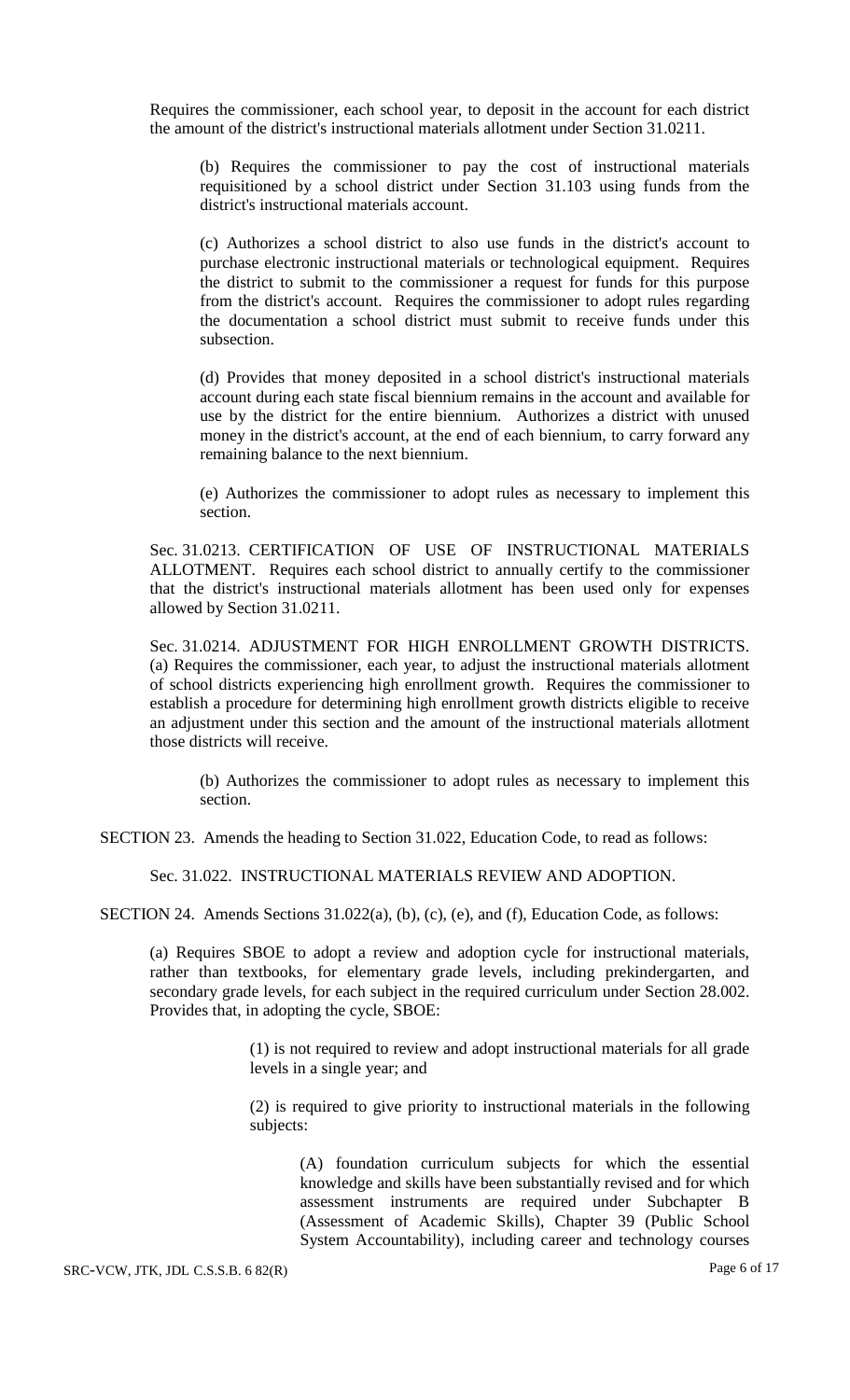that satisfy foundation curriculum requirements as provided by Section 28.002(n) (relating to developing and implementing a plan designed to incorporate foundation curriculum requirements into the career and technology education curriculum);

(B) foundation curriculum subjects for which the essential knowledge and skills have been substantially revised, including career and technology courses that satisfy foundation curriculum requirements as provided by Section 28.002(n);

(C) foundation curriculum subjects not described by Paragraph (A) or (B), including career and technology courses that satisfy foundation curriculum requirements as provided by Section 28.002(n); and

(D) enrichment curriculum subjects.

(b) Requires SBOE to organize the cycle for subjects in the foundation curriculum so that not more than one-fourth of the instructional materials for subjects in the foundation curriculum are reviewed each biennium, rather than not more than one-sixth of the textbooks for subjects in the foundation curriculum are reviewed each year. Requires SBOE to adopt rules to provide for a full and complete investigation of instructional materials for each subject in the foundation curriculum every eight years, rather than provide for a full and complete investigation of textbooks for each subject in the foundation curriculum at least every six years. Authorizes the adoption of instructional materials, rather than textbooks, for a subject in the foundation curriculum to be extended beyond the eight-year period, rather than six-year period, only if the content of instructional materials for a subject is sufficiently current.

(c) Requires SBOE to adopt rules to provide for a full and complete investigation of instructional materials, rather than textbooks, for each subject in the enrichment curriculum on a cycle the board considers appropriate.

(e)-(f) Makes conforming changes.

SECTION 25. Amends Section 31.0221, Education Code, as follows:

Sec. 31.0221. New heading: MIDCYCLE REVIEW AND ADOPTION OF INSTRUCTIONAL MATERIALS. (a) Requires SBOE to adopt rules for the midcycle review and adoption of instructional material, rather than a textbook, for a subject for which instructional materials, rather than textbooks, are not currently under review by SBOE under Section 31.022. Requires that the rules require:

> (1) the publisher of the instructional material, rather than the textbook, to pay a fee to the board to cover the cost of the midcycle review and adoption of the instructional material;

> (2) the publisher of the instructional material, rather than the textbook, to enter into a contract with the board concerning the instructional material for a term that ends at the same time as any contract entered into by the board for other instructional materials, rather than another textbook, for the same subject and grade level; and

> (3) a commitment from the publisher to provide the instructional material, rather than the textbook, to school districts in the manner specified by the publisher, which may include:

(A) providing the instructional material to any district in a regional education service center area identified by the publisher; or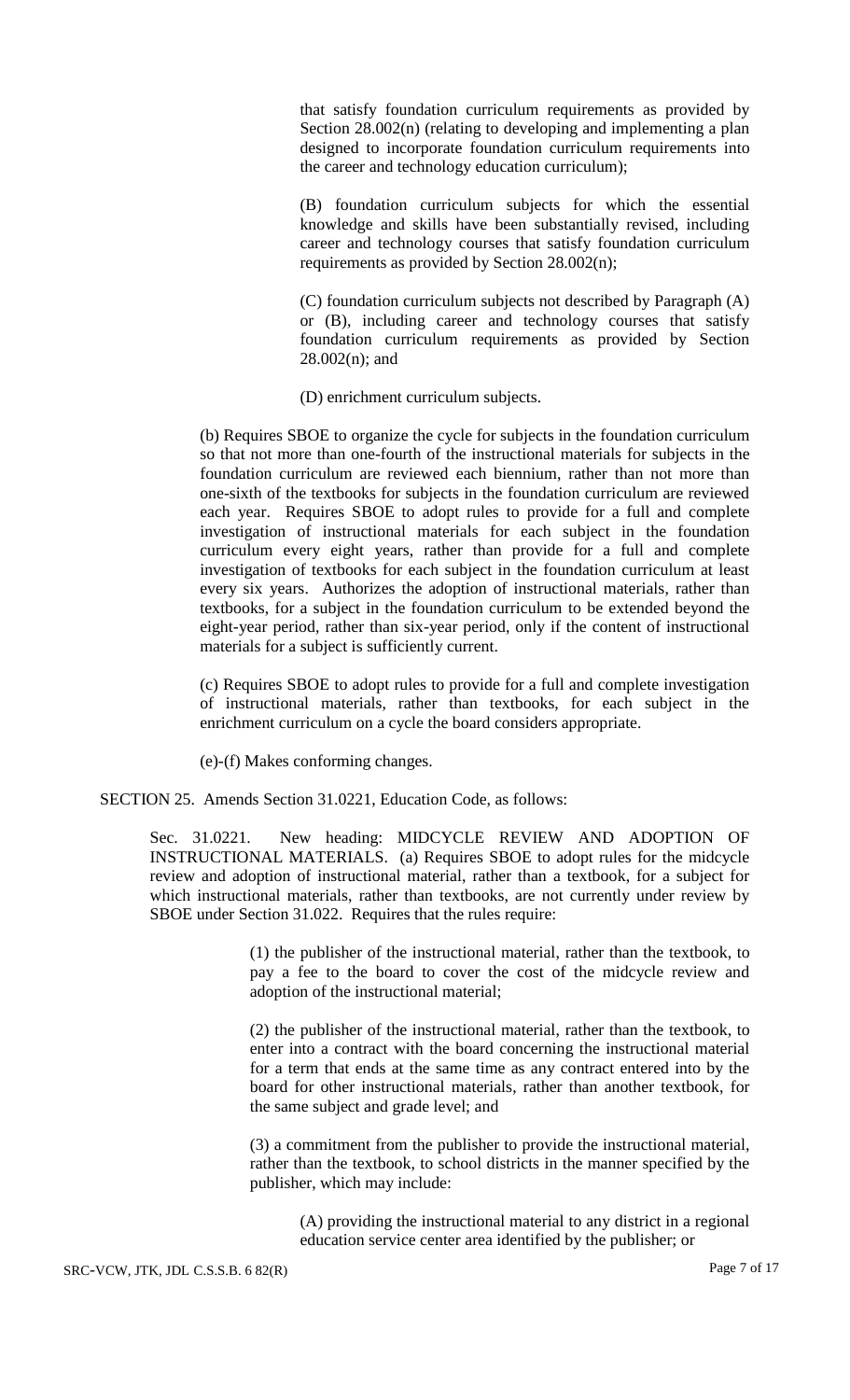(B) providing a certain maximum number of instructional materials specified by the publisher.

(b) Makes conforming changes.

SECTION 26. Amends Section 31.023, Education Code, as follows:

Sec. 31.023. New heading: INSTRUCTIONAL MATERIAL LISTS. (a) Makes conforming changes.

(b) Makes a conforming change.

SECTION 27. Amends Section 31.0231, Education Code, as follows:

Sec. 31.0231. New heading: COMMISSIONER'S LIST. (a) Requires the commissioner to adopt a list of:

(1) electronic instructional material, rather than textbooks; and

(2) science material, rather than instructional material, that conveys information to the student or otherwise contributes to the learning process, including tools, models, and investigative materials designed for use as part of the foundation curriculum for science in kindergarten through grade five.

(b) Changes references to an electronic textbook or instructional material to material. Authorizes a school district to select material on the list adopted under Subsection (a) to be funded by the district's instructional materials allotment under Section 31.0211, rather than funded by the state textbook fund under Section 31.021.

(c)-(d) Makes conforming changes.

(e) Makes conforming changes. Deletes existing text requiring that the removal, before the commissioner removes an electronic textbook or instructional material from the updated list, be recommended by a panel of recognized experts in the subject area of the electronic textbook or instructional material and experts in education technology.

(f)-(g) Makes conforming changes.

(h) Requires the commissioner to adopt rules as necessary to implement this section. Requires that the rules:

(1) be consistent with Section 31.151 (Duties of Publishers and Manufacturers) regarding the duties of publishers and manufacturers, as appropriate, and the imposition of a reasonable administrative penalty; and

(2) require public notice of an opportunity for the submission of material, rather than an electronic textbook or instructional material.

SECTION 28. Amends Section 31.024, Education Code, to make conforming changes.

SECTION 29. Amends the heading to Section 31.0241, Education Code, to read as follows:

Sec. 31.0241. ADOPTION OF OPEN-SOURCE INSTRUCTIONAL MATERIALS.

SECTION 30. Amends Sections 31.0241(b) and (c), Education Code, as follows: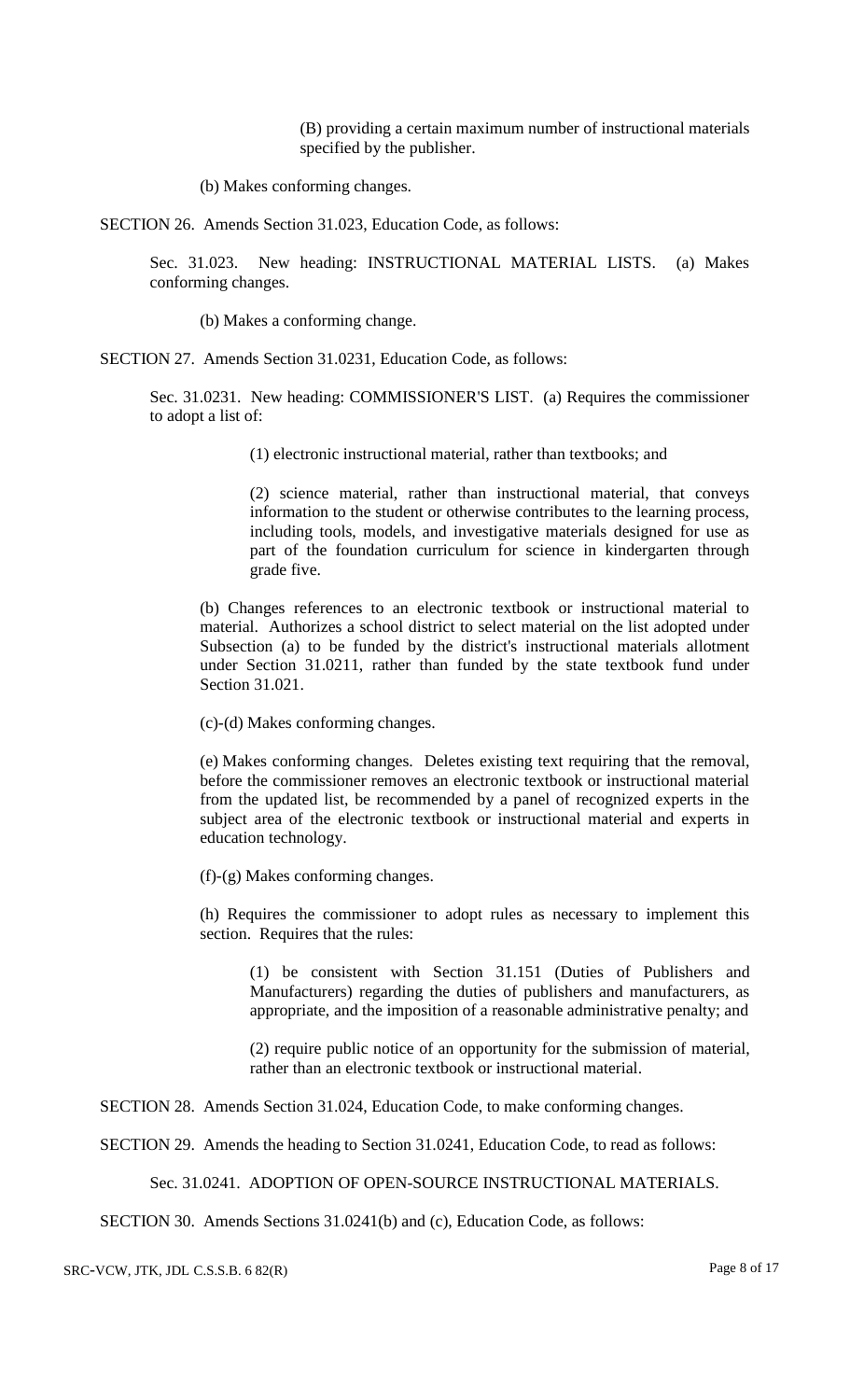(b) Changes a reference to an open-source textbook to open-source instructional material. Makes conforming changes.

(c) Makes a conforming change.

SECTION 31. Amends Section 31.026, Education Code, as follows:

Sec. 31.026. CONTRACT; PRICE. (a) Requires SBOE to execute a contract for the purchase or licensing of each adopted instructional material, rather than for the purchase of each adopted textbook other than an electronic textbook, and for the purchase or licensing of each adopted electronic textbook.

(b)-(c) Makes a conforming change.

(d) Redesignates existing Subsection (e) as Subsection (d). Makes a conforming change.

SECTION 32. Amends Section 31.0261, Education Code, as follows:

Sec. 31.0261. New heading: CONTRACTS FOR PRINTING OF OPEN-SOURCE INSTRUCTIONAL MATERIALS. Makes conforming and nonsubstantive changes.

SECTION 33. Amends Section 31.027, Education Code, as follows:

Sec. 31.027. INFORMATION TO SCHOOL DISTRICTS; SAMPLE COPIES. (a) Requires a publisher to provide each school district and open-enrollment charter school within information that fully describes each of the publisher's submitted instructional materials, rather than adopted textbooks. Requires a publisher, on request of a school district, to provide a sample copy in digital format of submitted instructional material, rather than an adopted textbook.

(b) Requires a publisher to provide at least two sample copies in digital format of each submitted instructional material, rather than adopted textbook, to be maintained at each regional education service center.

(c) Redesignates existing Subsection (d) as Subsection (c). Makes conforming and nonsubstantive changes.

SECTION 34. Amends Section 31.028, Education Code, as follows:

Sec. 31.028. New heading: SPECIAL INSTRUCTIONAL MATERIALS. (a) Authorizes the commissioner, rather than SBOE, to purchase special instructional materials, rather than special textbooks, for the education of blind and visually impaired students in public schools. Requires the commissioner, rather than SBOE, to provide a teacher's edition in Braille or large type, as requested by the teacher, for each instructional material, rather than textbook, the teacher uses in the instruction of students. Makes a conforming change.

(b) Makes conforming changes. Requires the publisher of adopted instructional material to provide the Texas Education Agency (TEA) with computerized instructional material files for the production of Braille instructional materials or other versions of instructional materials to be used by students with disabilities, on request of the commissioner, rather than SBOE. Requires a publisher to arrange computerized instructional material files in one of several optional formats specified by the commissioner, rather than SBOE.

(c) Authorizes the commissioner, rather than SBOE, also to enter into agreements providing for the acceptance, requisition, and distribution of special instructional materials, rather than textbooks, and instructional aids pursuant to 20 U.S.C. Section 101 et seq. for use by students enrolled in certain schools.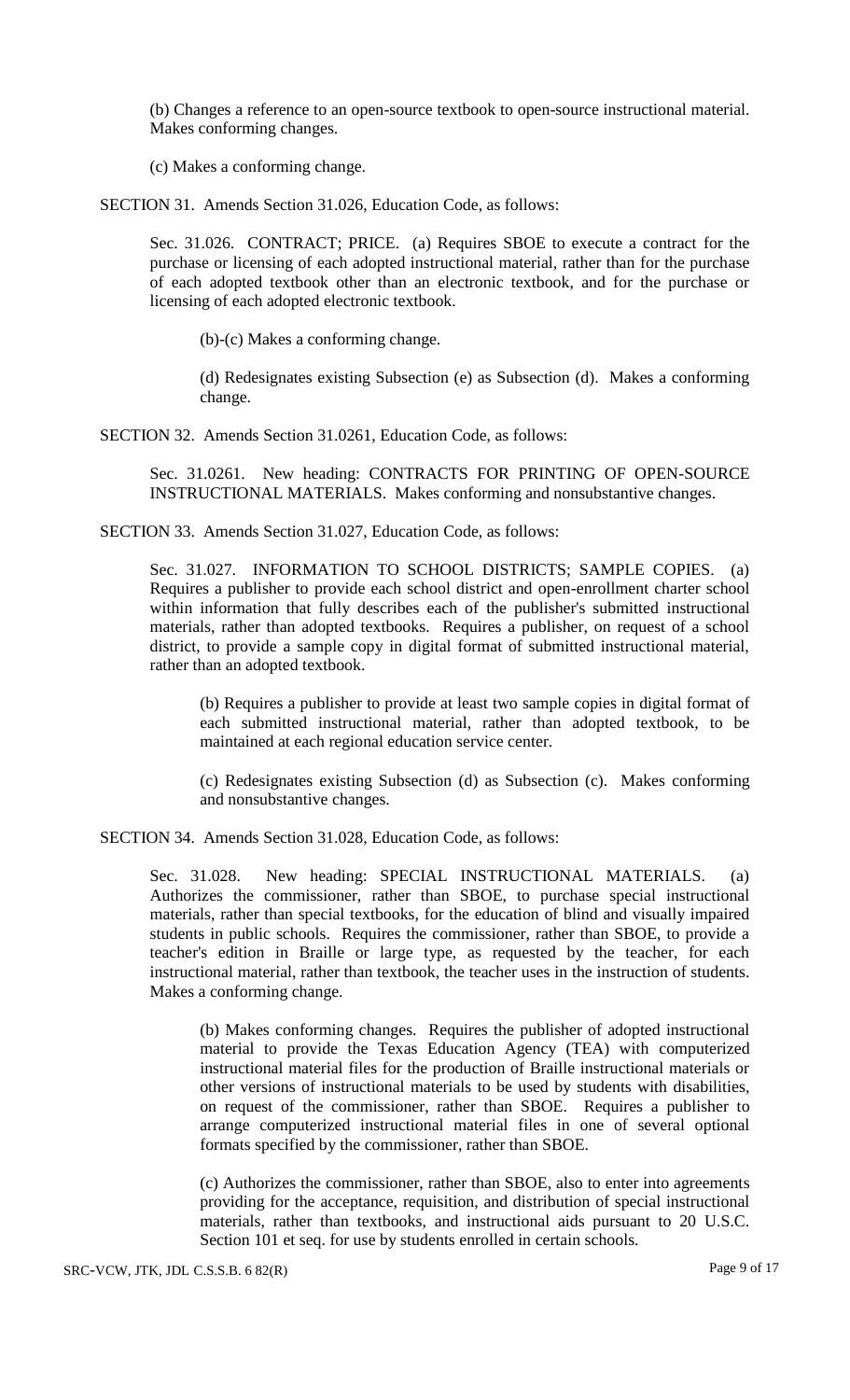(d) Redefines "blind or visually impaired student." Defines "special instructional material." Deletes existing definition of "special textbook."

SECTION 35. Amends Section 31.029, Education Code, as follows:

Sec. 31.029. New heading: BILINGUAL INSTRUCTIONAL MATERIALS. (a) Creates this subsection from existing text. Requires a school district, rather than SBOE, to purchase with the district's instructional material allotment or otherwise acquire instructional materials, rather than textbooks, for use in bilingual education classes.

(b) Requires the commissioner to adopt rules regarding the purchase of instructional materials under this section.

SECTION 36. Amends Section 31.030, Education Code, as follows:

Sec. 31.030. New heading: USED INSTRUCTIONAL MATERIALS. Requires SBOE to adopt rules to ensure that used instructional materials, rather than textbooks, sold to school districts and open-enrollment charter schools are not sample copies that contain factual errors. Authorizes the rules to provide for the imposition of an administrative penalty in accordance with Section 31.151 against a seller of used instructional materials, rather than textbooks, who knowingly violates this section.

SECTION 37. Amends the heading to Section 31.035, Education Code, to read as follows:

Sec. 31.035. SUPPLEMENTAL INSTRUCTIONAL MATERIALS.

SECTION 38. Amends Sections 31.035(a), (b), (c), (d), and (f), Education Code, as follows:

(a) Replaces references to supplemental textbooks with supplemental instructional materials. Makes conforming changes.

(b)-(c) Makes a conforming change.

(d) Makes conforming and nonsubstantive changes. Deletes existing text authorizing a school district or open-enrollment charter school to requisition a supplemental textbook adopted under this section only if the district or school uses textbook credits received under Section 31.1011 (Textbook Credits) to purchase the supplemental textbook.

(f) Makes conforming changes. Requires a school district or open-enrollment charter school that requisitions supplemental instructional materials, rather than textbooks under Subsection (d)(2), to certify to the agency that the supplemental instructional materials, in combination with any other instructional materials or supplemental instructional materials used by the district or school, cover the essential knowledge and skills identified under Section 28.002 (Required Curriculum) by SBOE for the subject and grade level for which the district or school is requisitioning the supplemental instructional materials.

SECTION 39. Amends the heading to Subchapter B-1, Chapter 31, Education Code, to read as follows:

SUBCHAPTER B-1. STATE-DEVELOPED OPEN-SOURCE INSTRUCTIONAL MATERIALS

SECTION 40. Amends Section 31.071, Education Code, as follows:

Sec. 31.071. PURCHASE AUTHORITY. (a) Makes a conforming change.

(b) Makes conforming changes.

SRC-VCW, JTK, JDL C.S.S.B. 6 82(R) Page 10 of 17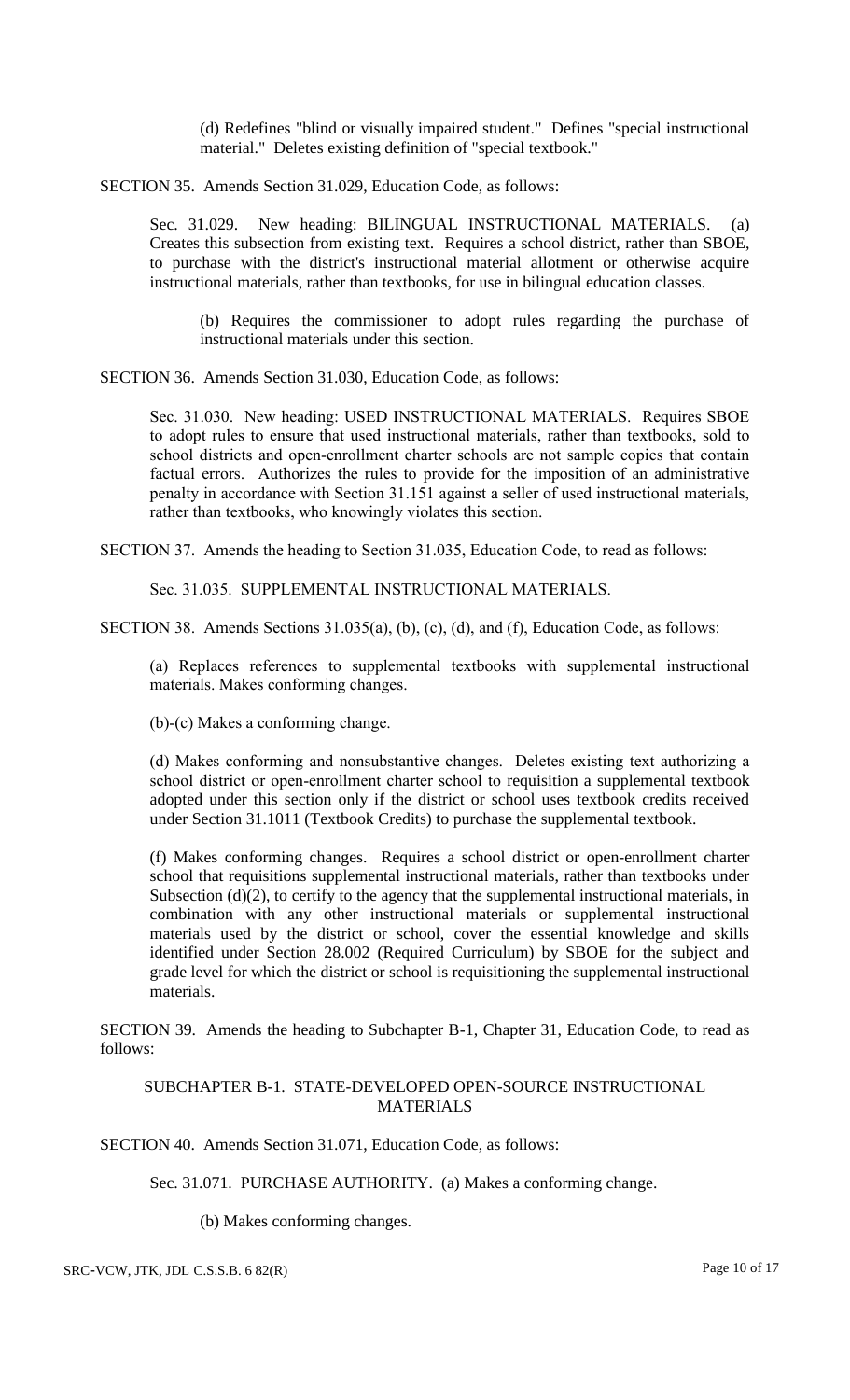(c) Replaces a reference to a state-developed open-source textbook with statedeveloped open-source instructional material. Makes a conforming change.

(d) Makes conforming and nonsubstantive changes.

(e) Makes conforming changes. Requires that the costs of administering this subchapter and purchasing state-developed open-source instructional materials be paid from the state instructional materials fund, as determined by the commissioner and subject to Section 31.021.

SECTION 41. Amends Sections 31.072(a) and (b), Education Code, as follows:

(a) Makes conforming changes.

(b) Makes conforming and nonsubstantive changes. Authorizes the commissioner, at any time, to require an additional revision of state-developed open-source instructional material or contract for ongoing revisions of state-developed instructional material, rather than a textbook, for a period not to exceed the period under Section 31.022 for which instructional material for that subject and grade level may be adopted.

SECTION 42. Amends the heading to Section 31.073, Education Code, to read as follows:

Sec. 31.073. SELECTION BY SCHOOL DISTRICT.

SECTION 43. Amends Sections 31.073(c) and (d), Education Code, to make conforming and nonsubstantive changes.

SECTION 44. Amends Section 31.074, Education Code, to make conforming and nonsubstantive changes.

SECTION 45. Amends Section 31.075, Education Code, to make conforming and nonsubstantive changes.

SECTION 46. Amends Section 31.076(b), Education Code, to make a conforming and nonsubstantive change.

SECTION 47. Amends Section 31.077, Education Code, to make conforming changes.

SECTION 48. Amends the heading to Section 31.101, Education Code, to read as follows:

Sec. 31.101. SELECTION AND PURCHASE OF INSTRUCTIONAL MATERIALS BY SCHOOL DISTRICTS.

SECTION 49. Amends Section 31.101, Education Code, by amending Subsections (a), (d), and (e) and adding Subsection (f), as follows:

(a) and (d) Makes conforming changes.

(e) Authorizes a school district or open-enrollment charter school that selects subscription-based instructional material, rather than a subscription-based electronic textbook or instructional material, on the conforming list under Section 31.023 or electronic instructional material on the list adopted by the commissioner under Section 31.0231 to cancel the subscription and subscribe to new instructional material, rather than a new electronic textbook or instructional material, on the conforming list under Section 31.023 or electronic instructional material on the list adopted by the commissioner under Section 31.0231 before the end of the state contract period under Section 31.026 if:

(1) the district or school has used the instructional material, rather than the electronic textbook or instructional material, for at least one school year; and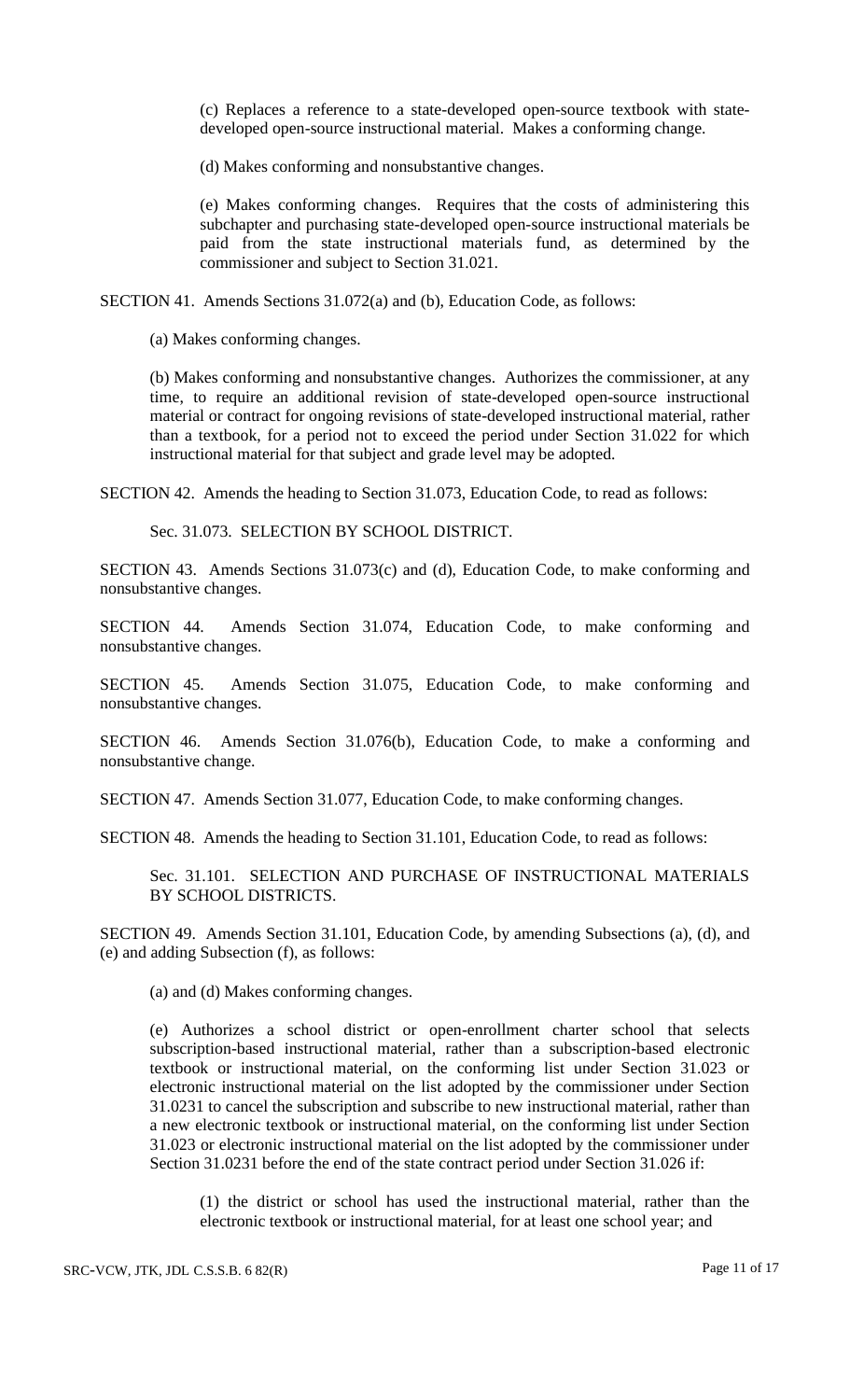(2) TEA approves the change based on a written request to TEA by the district or school that specifies the reasons for changing the instructional material, rather than the electronic textbook or instructional material, used by the district or school.

(f) Requires the commissioner to maintain an online requisition system for school districts to requisition instructional materials to be purchased with the district's instructional materials allotment.

SECTION 50. Amends Section 31.102, Education Code, as follows:

Sec. 31.102. TITLE AND CUSTODY. (a) Provides that, except as provided by Subsection (d), printed instructional material, rather than each textbook, purchased as provided by this chapter is the property of this state. Provides that any electronic instructional material or technological equipment purchased with a school district's instructional materials allotment is the property of the school district.

(b) Provides that Subsection (a) applies to electronic instructional material, rather than an electronic textbook, only to the extent of any applicable licensing agreement.

(c) Provides that the board of trustees of a school district or the governing body of an open-enrollment charter school is the legal custodian of printed instructional materials purchased, rather than the legal custodian of textbooks purchased, as provided by this chapter for the district or school. Requires the board of trustees to distribute printed instructional materials, rather than printed textbooks, to students in the manner that the board or governing body determines is most effective and economical.

(d) Provides that printed instructional material purchased with a school district's instructional materials allotment becomes the property of the district on the date the printed instructional material is discontinued for use in the public schools by the SBOE or the commissioner.

SECTION 51. Amends the heading to Section 31.103, Education Code, to read as follows:

## Sec. 31.103. INSTRUCTIONAL MATERIAL REQUISITIONS.

SECTION 52. Amends Sections 31.103(b), (c), and (d), Education Code, as follows:

(b) Deletes existing text requiring that a requisition for textbooks for the following school year be based on the maximum attendance reports under Subsection (a), plus an additional 10 percent, except as otherwise provided. Requires a school district or openenrollment charter school to make a requisition for instructional material using the online requisition program maintained by the commissioner not later than June 1 of each year, rather than for a textbook on the conforming or nonconforming list through the commissioner to the state depository designated by the publisher or as provided by SBOE rule, as applicable, not later than June 1 of each year. Requires the publisher or manufacturer to fill a requisition approved by TEA, rather than requires the designated state depository or, if the publisher or manufacturer does not have a designated textbook depository in this state under Section  $31.151(a)(6)(B)$ , the publisher or manufacturer to fill a requisition approved by the agency at any other time in the case of an emergency. Deletes existing text requiring the commissioner, as made necessary by available funds, to reduce the additional percentage of attendance for which a district or school may requisition textbooks. Deletes existing text authorizing the commissioner, on application of a district or school that is experiencing high enrollment growth, to increase the additional percentage of attendance for which the district or school may requisition textbooks.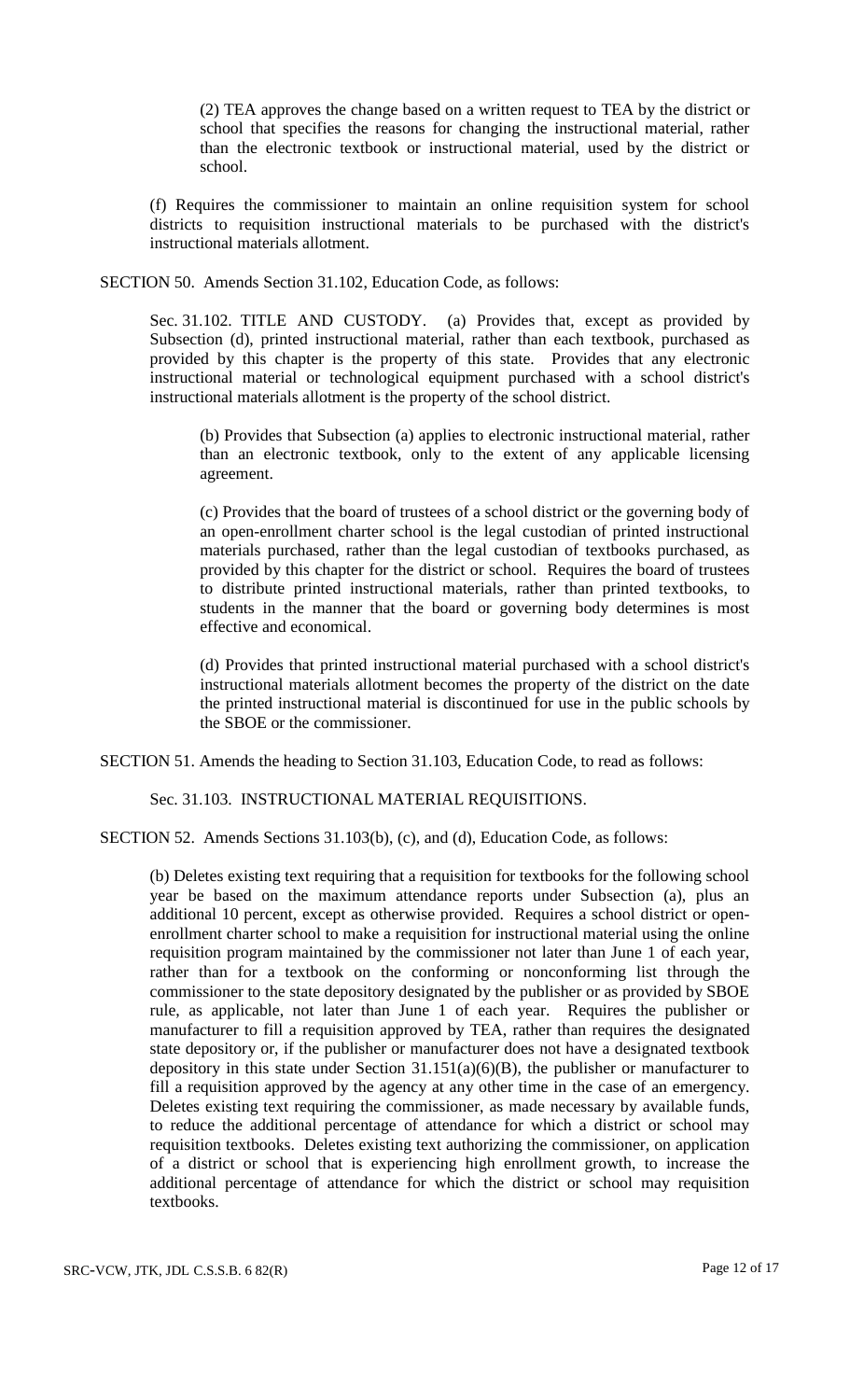(c) Authorizes a school district or open-enrollment charter school, in making a requisition under this section, to requisition instructional materials on the conforming or nonconforming list for grades above the grade level in which a student is enrolled. Deletes existing text authorizing a school district or open-enrollment charter school, in making a requisition under this section, to requisition textbooks on the conforming or nonconforming list for grades above the grade level in which a student is enrolled, except that the total quantity of textbooks requisitioned under this section may not exceed the limit prescribed by Subsection (b).

(d) Makes conforming and nonsubstantive changes.

SECTION 53. Amends Section 31.1031, Education Code, as follows:

Sec. 31.1031. New heading: SHORTAGE OF REQUISITIONED PRINTED INSTRUCTIONAL MATERIALS. Replaces references to textbooks with printed instructional materials. Entitles a school district or open-enrollment charter school, if the district or school does not have a sufficient number of copies of printed instructional materials used by the district or school for use during the following school year, and a sufficient number of additional copies will not be available from the publisher within the time specified by Section 31.151(a)(8) (relating to requiring guaranteeing delivery of textbooks at least 10 business days before the opening day of school of the year for which the textbooks are ordered), to return currently used printed instructional materials to the commissioner in exchange for sufficient copies, if available, of other printed instructional materials on the conforming or nonconforming list to be used during the following school year. Deletes existing text entitling a school district or open-enrollment charter school, if the district or school does not have a sufficient number of copies of printed instructional materials used by the district or school for use during the following school year, and a sufficient number of additional copies will not be available from the depository or publisher, within the time specified by Section 31.151(a)(8), to be reimbursed from the state textbook fund, at a rate and in the manner provided by SBOE rule, for the purchase of a sufficient number of used adopted textbooks.

SECTION 54. Amends Section 31.104, Education Code, as follows:

Sec. 31.104. DISTRIBUTION AND HANDLING. (a) Makes a conforming change.

(b) Authorizes a school district or open-enrollment charter school to order replacements for instructional materials that have been lost or damaged directly from the publisher of the instructional materials or any source for a printed copy of open-source instructional material. Deletes existing text authorizing a school district or open-enrollment charter school to order replacements for textbooks that have been lost or damaged directly from the textbook depository, the textbook publisher or manufacturer if the textbook publisher or manufacturer does not have a designated textbook depository in this state under Section 31.151(a)(6)(B), or any source for a printed copy of an open-source textbook.

(c) Requires each instructional material to state that the instructional material is the property of or is licensed to this state or the school district, as appropriate. Makes conforming changes.

(d) Replaces references to textbooks, including electronic textbooks, with instructional materials. Provides that each student, or the student's parent or guardian, is responsible for all instructional materials, rather than each textbook, including an electronic textbook, and technological equipment not returned in an acceptable condition by the student. Provides that a student who fails to return in an acceptable condition all instructional materials and technological equipment forfeits the right to free instructional materials and technological equipment until all instructional materials and technological equipment previously issued but not returned in an acceptable condition are paid for by the student, parent, or guardian. Authorizes a school district or open-enrollment charter school, as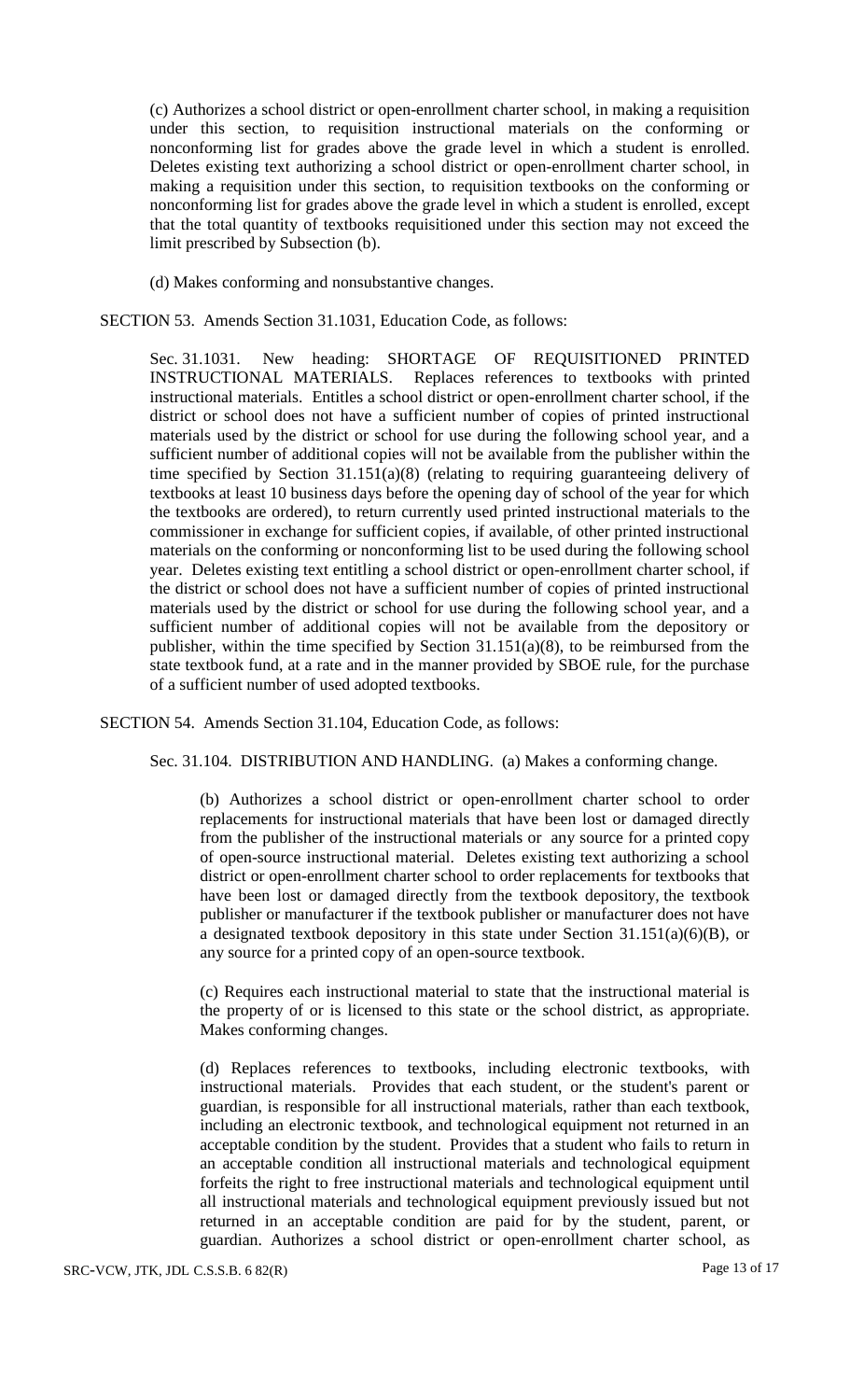provided by policy of the board of trustees or governing body, to waive or reduce the payment requirement if the student is from a low-income family. Requires the district or school to allow the student to use instructional materials and technological equipment at school during each school day. Authorizes the district or school, if instructional materials or technological equipment is not returned in an acceptable condition or paid for, to withhold the student's records. Prohibits a district or school from, under this subsection, preventing a student from graduating, participating in a graduation ceremony, or receiving a diploma. Requires the commissioner by rule to adopt criteria for determining whether instructional materials and technological equipment are returned in an acceptable condition.

(e) Prohibits the board of trustees of a school district from requiring an employee of the district who acts in good faith to pay for instructional materials or technological equipment, rather than a textbook, electronic textbook, or technological equipment, that is damaged, stolen, misplaced, or not returned. Prohibits a school district employee from waiving this provision by contract or any other means, except that a district is authorized to enter into a written agreement with a school employee whereby the employee assumes financial responsibility for electronic instructional material, rather than textbook, or technological equipment usage off school property or outside of a schoolsponsored event in consideration for the ability of the school employee to use the electronic instructional material, rather than textbook, or technological equipment for personal business.

- (g) Makes conforming changes.
- (h) Makes a conforming and nonsubstantive change.

SECTION 55. Amends Section 31.105, Education Code, as follows:

Sec. 31.105. New heading: SALE OR DISPOSAL OF INSTRUCTIONAL MATERIALS AND TECHNOLOGICAL EQUIPMENT. (a) Creates this subsection from existing text. Authorizes the board of trustees of a school district or governing body of an open-enrollment charter school to sell printed instructional materials on the date the instructional material is discontinued for use in the public schools by SBOE or the commissioner. Authorizes the board of trustees or governing body to also sell electronic instructional materials and technological equipment owned by the district or school. Requires that any funds received by a district or school from a sale authorized by this subsection be used to purchase instructional materials and technological equipment allowed under Section 31.0211. Deletes existing text authorizing the board of trustees of a school district or governing body of an open-enrollment charter school to sell textbooks, other than electronic textbooks, to a student or another school at the state contract price. Deletes existing text requiring the district to send money from the sale of textbooks to the commissioner as required by the commissioner. Deletes existing text requiring the commissioner to deposit the money in the state textbook fund.

(b) Requires the board of trustees of a school district or the governing body of an open-enrollment charter school to determine how the district or school will dispose of discontinued printed instructional materials, electronic instructional materials, and technological equipment.

(c) Requires the board of trustees of a school district or the governing body of an open-enrollment charter school to notify the commissioner that the district or school intends to sell or otherwise dispose of instructional material as authorized by this section.

SECTION 56. Amends Section 31.106, Education Code, to make conforming changes.

SECTION 57. Amends Sections 31.151(a) and (d), Education Code, as follows:

SRC-VCW, JTK, JDL C.S.S.B. 6 82(R) Page 14 of 17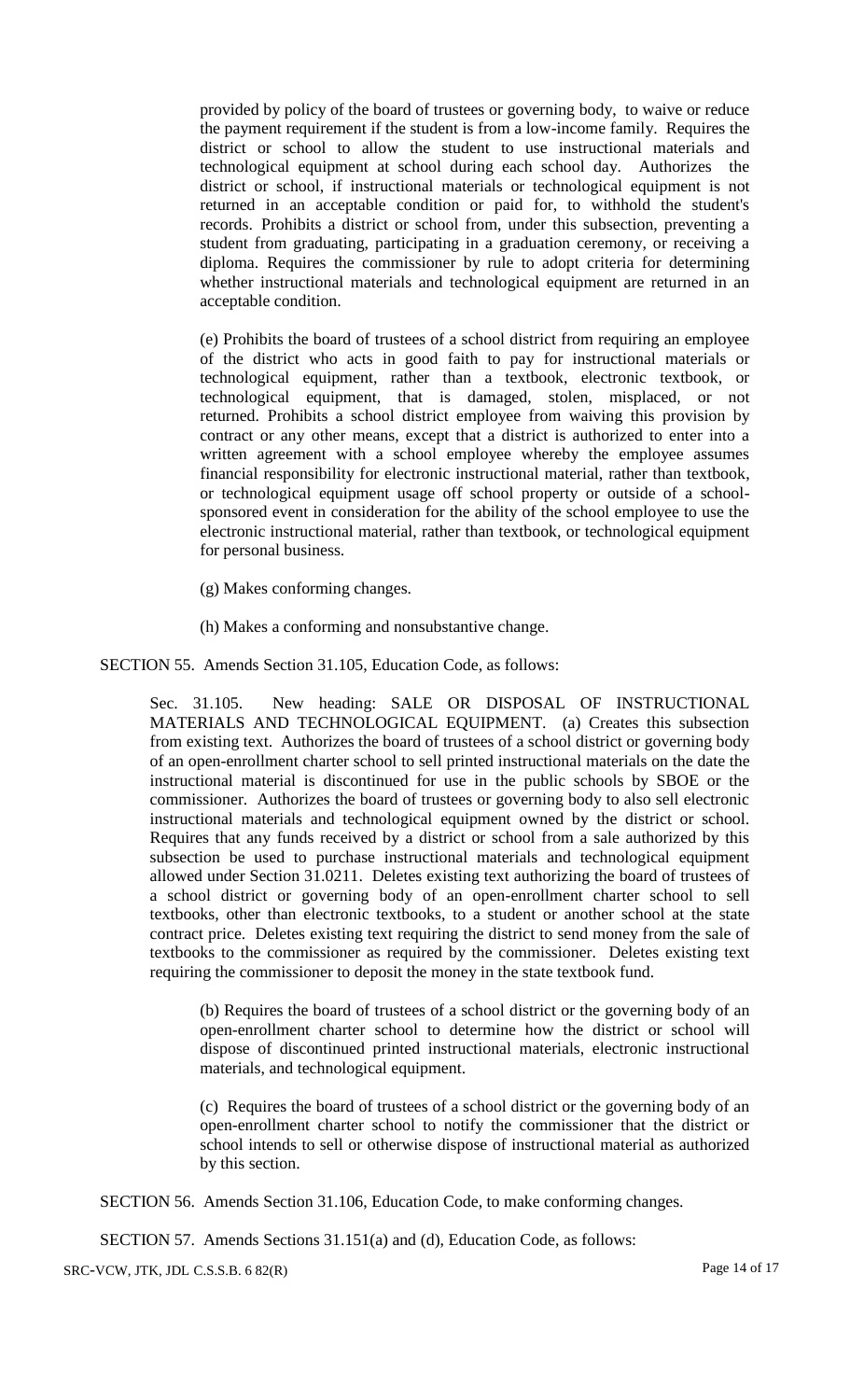(a) Deletes existing text requiring a publisher or manufacturer of textbooks to maintain a depository in this state or arrange with a depository in this state to receive and fill orders for textbooks, other than open-source textbooks, on-line textbooks, or on-line textbook components, consistent with SBOE rules. Deletes existing text requiring a publisher or manufacturer of textbooks to deliver textbooks to a school district or open-enrollment charter school without a delivery charge to the school district, open-enrollment charter school, or state, if the publisher or manufacturer does not maintain or arrange with a depository in this state under Paragraph (A) (relating to maintaining a depository in this state) and the publisher's or manufacturer's textbooks and related products are warehoused or otherwise stored less than 300 miles from a border of this state, or the textbooks are open-source textbooks, on-line textbooks, or on-line textbook components. Makes conforming and nonsubstantive changes.

(d) Makes a conforming change.

SECTION 58. Amends the heading to Section 31.152, Education Code, to read as follows:

Sec. 31.152. ACCEPTING REBATE ON INSTRUCTIONAL MATERIALS OR TECHNOLOGICAL EQUIPMENT.

SECTION 59. Amends Sections 31.152(a), (b), and (d), Education Code, as follows:

(a) Provides that a school trustee, administrator, or teacher commits an offense if that person receives any commission or rebate on any instructional materials or technological equipment, rather than on any textbooks, electronic textbooks, instructional materials, or technological equipment, used in the schools with which the person is associated as a trustee, administrator, or teacher.

(b) Provides that a school trustee, administrator, or teacher commits an offense if the person accepts a gift, favor, or service that:

(1) is given to the person or the person's school;

(2) might reasonably tend to influence a trustee, administrator, or teacher in the selection of instructional material or technological equipment, rather than in the selection of any textbooks, electronic textbooks, instructional materials, or technological equipment; and

(3) could not be lawfully purchased with state instructional materials funds, rather than could not be lawfully purchased with funds from the state textbook fund.

(d) Provides that, in this section, "gift, favor, or service" does not include:

(1) staff development, in-service, or teacher training;

(2) ancillary materials, rather than instructional materials, such as maps or worksheets, that convey information to the student or otherwise contribute to the learning process.

SECTION 60. Amends the heading to Section 31.153, Education Code, to read as follows:

Sec. 31.153. VIOLATION OF FREE INSTRUCTIONAL MATERIALS LAW.

SECTION 61. Amends Section 31.153(a), Education Code, to make a conforming change.

SECTION 62. Amends Section 39.303(b), Education Code, to require a school district, for a student who failed to perform satisfactorily as determined under either performance standard under Section 39.0241 (Performance Standards) on an assessment instrument administered under Section 39.023(a) (relating to adopting or developing appropriate criterion-referenced assessment

SRC-VCW, JTK, JDL C.S.S.B. 6 82(R) Page 15 of 17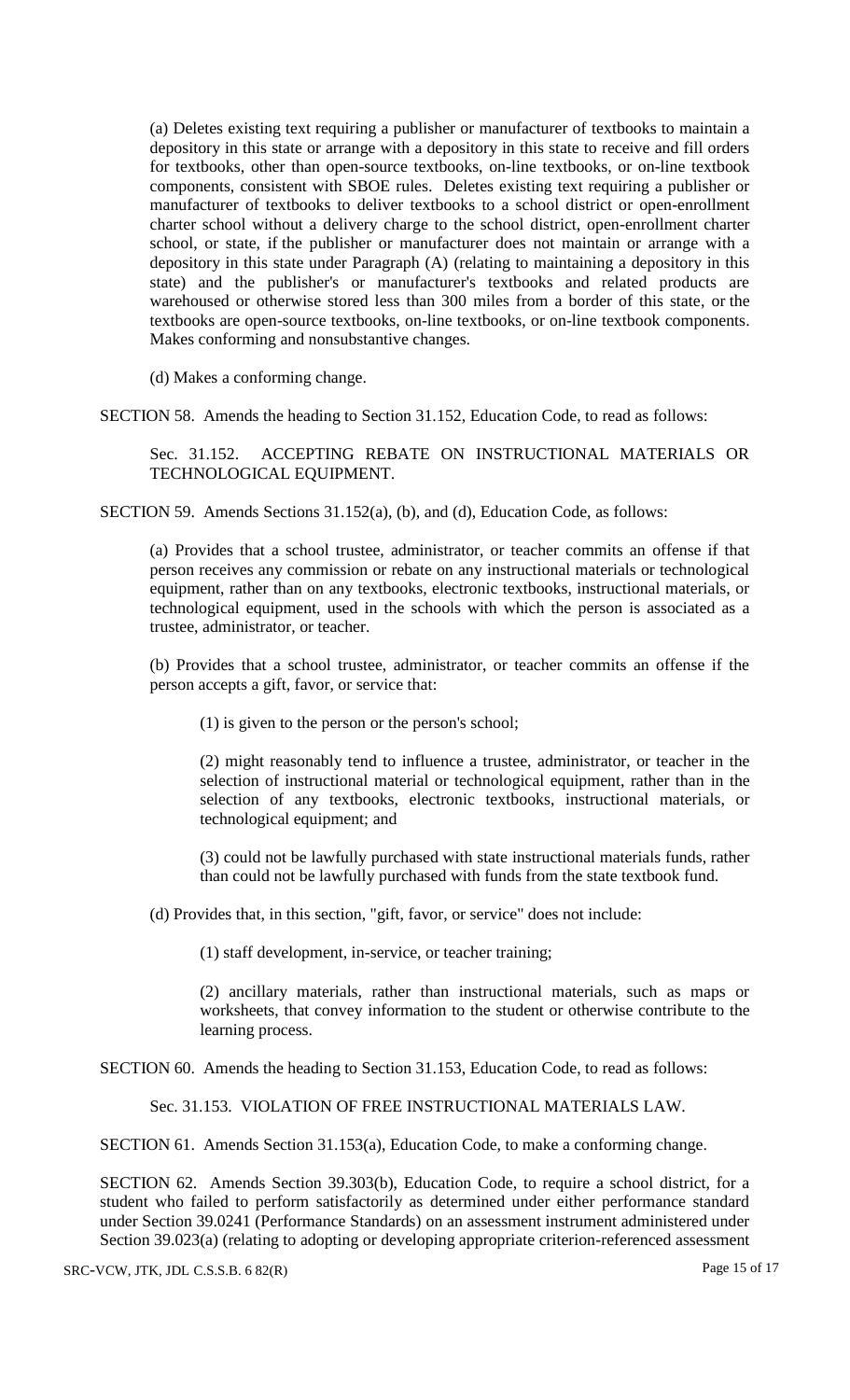instruments), (c) (relating to requiring adopting end-of-course assessment instruments for certain secondary-level courses), or (1) (relating to requiring adopting rules for the administration of the assessment adopted instruments in Spanish to certain students), to include in the notice specific information relating to access to educational resources, rather than online educational resources, at the appropriate assessment instrument content level, including assessment instrument questions and answers released under Section 39.023(e) (relating to releasing the questions and answer keys to administered assessment instruments), rather than educational resources described by Section 32.252(b)(2) (relating to a portal being used to improve student academic performance by providing access to certain materials) and assessment instrument questions and answers released under Section 39.023(e).

SECTION 63. Amends Section 41.124(c), Education Code, to prohibit a school district that receives tuition for a student from a school district with a wealth per student that exceeds the equalized wealth level from claiming attendance for that student for purposes of Chapters 42 and 46 and the instructional materials allotment under Section 31.0211, rather than the technology allotment under Section 31.021(b)(2) (relating to determining the amount of the available school fund to set aside for the state textbook fund based on the commissioner's estimate).

SECTION 64. Reenacts Section 43.001(b), Education Code, as amended by Chapters 201 (H.B. 3459) and 328 (S.B. 206), Acts of the 78th Legislature, Regular Session, 2003. Makes no further changes.

SECTION 65. Amends Section 43.001, Education Code, by adding Subsection (d) to require SBOE, each year, to set aside an amount equal to 50 percent of the annual distribution for that year from the permanent school fund to the available school fund as provided by Section 5(a) (relating to the constituents of the permanent school fund), Article VII (Education), Texas Constitution, to be placed, subject to the General Appropriations Act, in the state instructional materials fund established under Section 31.021.

SECTION 66. Repealers:

(1) Section 31.002(3) (defining "textbook"), Education Code;

(2) Sections 31.021(b) (relating to annually setting aside out of the available school fund of the state an amount to purchase and distribute the necessary textbooks), (e) (relating to all necessary expenses incurred being paid from the state textbook fund on approved invoices), and (f) (relating to authorizing the purchase of necessary technological equipment), Education Code;

(3) Section 31.022(d) (relating to publishing notice of the review and adoption cycle for certain textbooks), Education Code;

(4) Section 31.0222 (Budget-Balanced Cycle), Education Code;

(5) Section 31.025 (Limitation on Cost), Education Code;

(6) Sections 31.035(e) (relating to entitling a district or school to receive certain credit) and (g) (relating to certain sections not applying to supplemental textbooks requisitioned under this section), Education Code;

(7) Section 31.072(c) (relating to providing for special and bilingual state-developed open-source textbooks in a certain manner), Education Code;

(8) Sections 31.073(a) (relating to determining the cost to a school district or openenrollment charter school for a state-developed open-source textbook in a certain amount) and (b) (relating to allocating the difference between the cost determined under Subsection (a) and the maximum price for a textbook in the same subject area), Education Code;